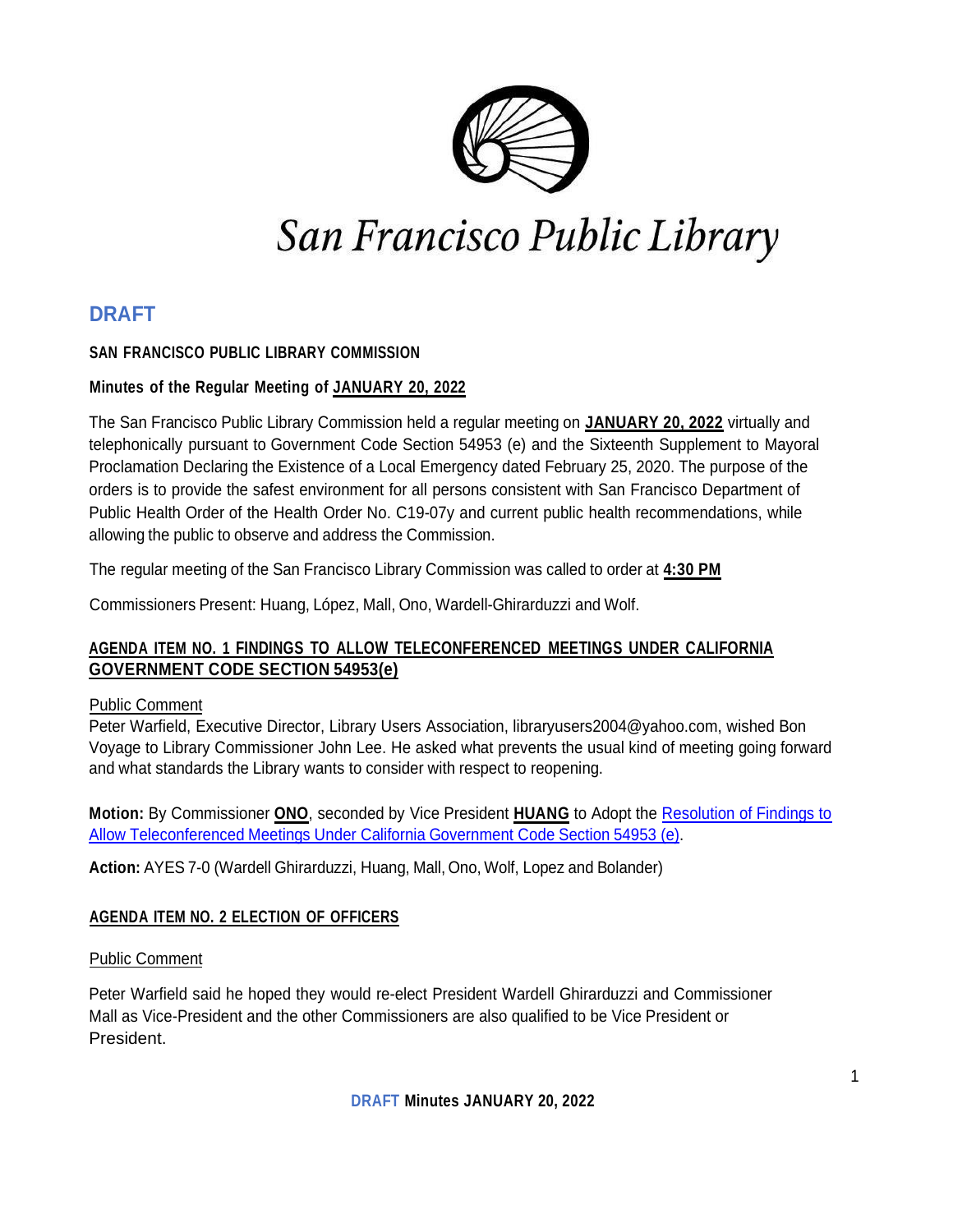## Commission Discussion

President Wardell-Ghirarduzzi advised Commissioners of the procedures for the election of Commission President and Vice President and called for nominations for Commission President,

**Motion**: Commissioner **ONO** made a motion to nominate Commissioner **Connie Wolf as President**. No other nominations for President were made

**Action:** AYES 7-0 (Wardell Ghirarduzzi, Huang, Mall, Ono, Wolf, Lopez and Bolander)

Commissioner Mary Wardell Ghirarduzzi congratulated President Connie Wolf.

President Wolf thanked Commissioner Wardell-Ghirarduzzi for her service as President of the Commission for the previous six years, inspiring and guiding the Commission with integrity and that she is still an SFPL Commissioner so her experience, insights will still be essential and vital moving forward. Wolf thanked her for her extraordinary leadership, guidance, and kindness in ensuring that the library really is a resource for everyone**.**

President Wolf thanked the Commissioners for their support and called for nominations for Commission Vice President.

Commissioner Mall joined Commissioner Wolf in thanking former President Ghirarduzzi for her sterling years of service and said she was so glad she was staying on the commission, so they'll have the luxury of her experience and wisdom.

Commissioner Susan Mall re-nominated Pete Huang for Vice President, saying he has been a great asset to the Library and the Commission as VP.

**Action:** AYES 7-0 (Wolf, Huang, Mall, Ono, Lopez, Wardell-Ghirarduzzi and Bolander)

Vice President Pete Huang said he was excited to continue serving in this role and partner with President Wolf. Huang said Commissioner Wardell-Ghirarduzzi has been the model President, laying the groundwork for the Commissioners to continue growing what the Commission is and how it supports the Library.

## **AGENDA ITEM NO. 3 GENERAL PUBLIC COMMENT**

Peter Warfield said there is talk about the performance of the Library to meet its free and equal access slogan. He asked for more publicity clearly everywhere the Library provides it, more than just online venues so the public understands programs being offered and can access them by telephone.

Daniel Kim, Administrator at Ryers University in Bayview Hunter Point thanked the Library for the impressive list of Black History Month Events and for distributing the Black Inventors Bookmark to all the libraries. Daniel Kim said he supports the Library's effort to highlight the invention and efforts of Black and African American people, that it's necessary to promote fairness and justice to correct this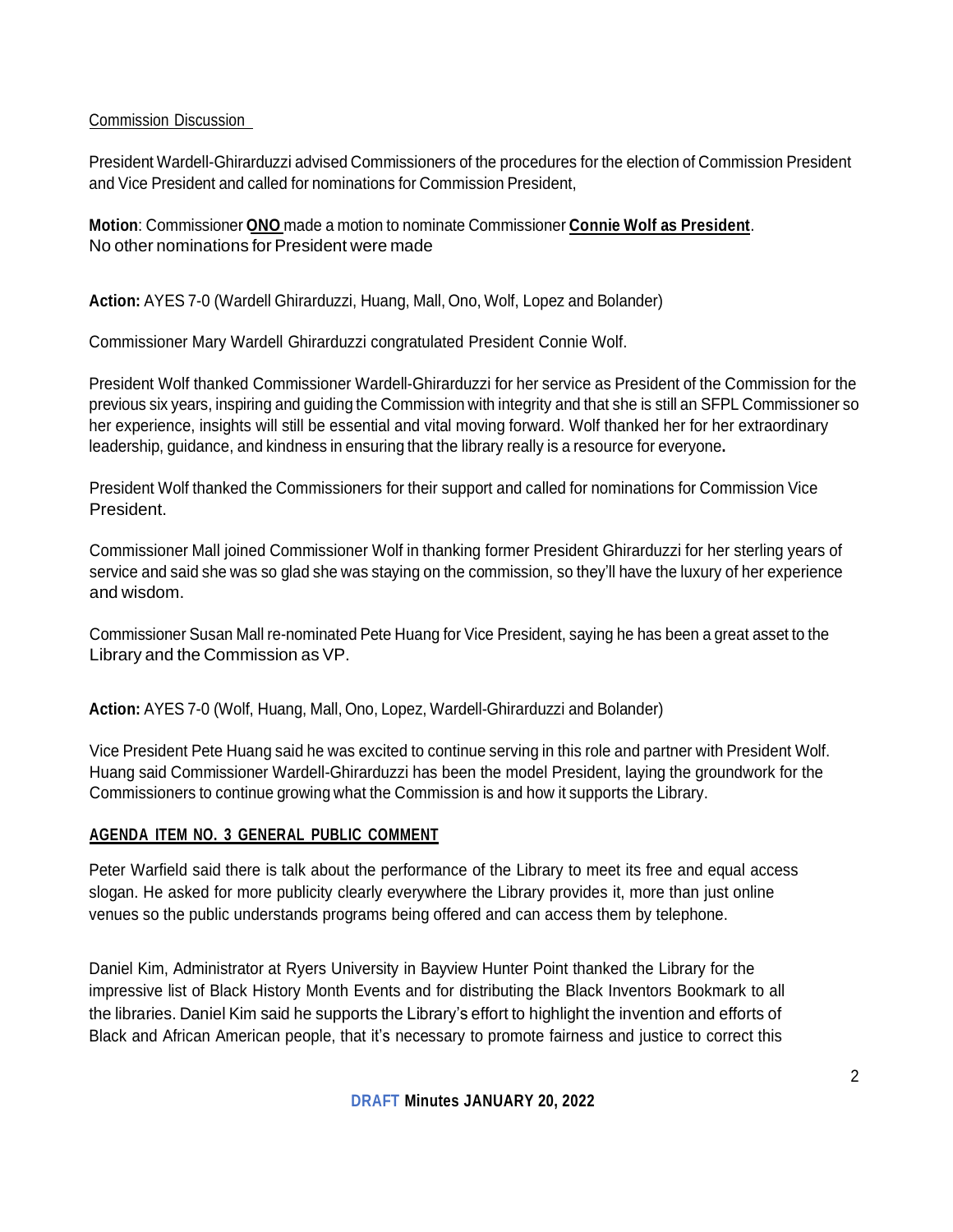record.

Marie Ciepiela, Executive Director Friends of the Library, congratulated President Wolf, and thanked Commissioner Wardell-Ghirarduzzi for her service. The Friends are excited about the Mellon grant and, with 2022 many programs are coming back, like More than a Month, which the Friends of The Library is so happy to fund, and the artists involved with it. Ciepiela said regarding intellectual freedom and that is something, which is a very hard moment that libraries are going and that she will be working on with the American Library Association as a current Board Member.

## **AGENDA ITEM NO. 4 FY 23-24 BUDGET PRIORITES**

Maureen Singleton, COO, presented the Fiscal Year 23-24 budget priorities. The COO gave background on the FY23 & FY24 budget calendar and estimates of the Library Preservation Fund (LPF), \$173.1 M – FY23 and \$184.4 M for FY24. Singleton outlined the budget priorities and principles, gave details on the collections budget, and reviewed the renovations at Mission, Chinatown, and new construction at Ocean View. She gave an outline of the Children & Family Recovery Plan Investment, building on the SFPL-DCYF services to help children and families recover from the pandemic.

Explanatory documents: [FYs 2023 and 2024 Budget Presentation](https://sfpl.org/sites/default/files/2022-01/3-sfpl-budget-fy23-24012022.pdf)

## Public Comment

Peter Warfield said he was particularly glad there were page headings for many of the pages and it would be helpful if library made references to page numbers. He said there was nothing about staffing in the budget and expressed concern about books collections, meaning actual books.

## Commission Discussion

Commissioner Mall thanked COO, Maureen Singleton, and that she does a great job year over year with the budget. Mall said it looked like the elevator work was all in the branches and asked about the Main elevators if they are complete or in need of more money.

Singleton responded the elevator modernization work in the Main Library does not require any additional money and, the seven elevators at the Main have been fixed except the staff elevator, which will be complete in mid-February. They plan to hire an expert in the field to evaluate the elevators in the branch libraries. City Librarian Michael Lambert said the major renovation projects at the Mission and Chinatown Branches will account for upgrading the elevator systems the plan is to have the elevators replaced during the capital project renovations.

Commissioner Mall said she was disappointed in the failure of several city agencies to conduct efforts to find an alternative to the Mission branch while it has been closed and the neighborhood did not have a different option.

Vice President Huang asked about where the growth and usage of e-books was coming from, over the past five-toseven years, and if the team done any planning of where the budget falls in long term as we look towards the next few years.

City Librarian Lambert said the Library has done forecasting on this issue, pre-COVID the circulation breakdown was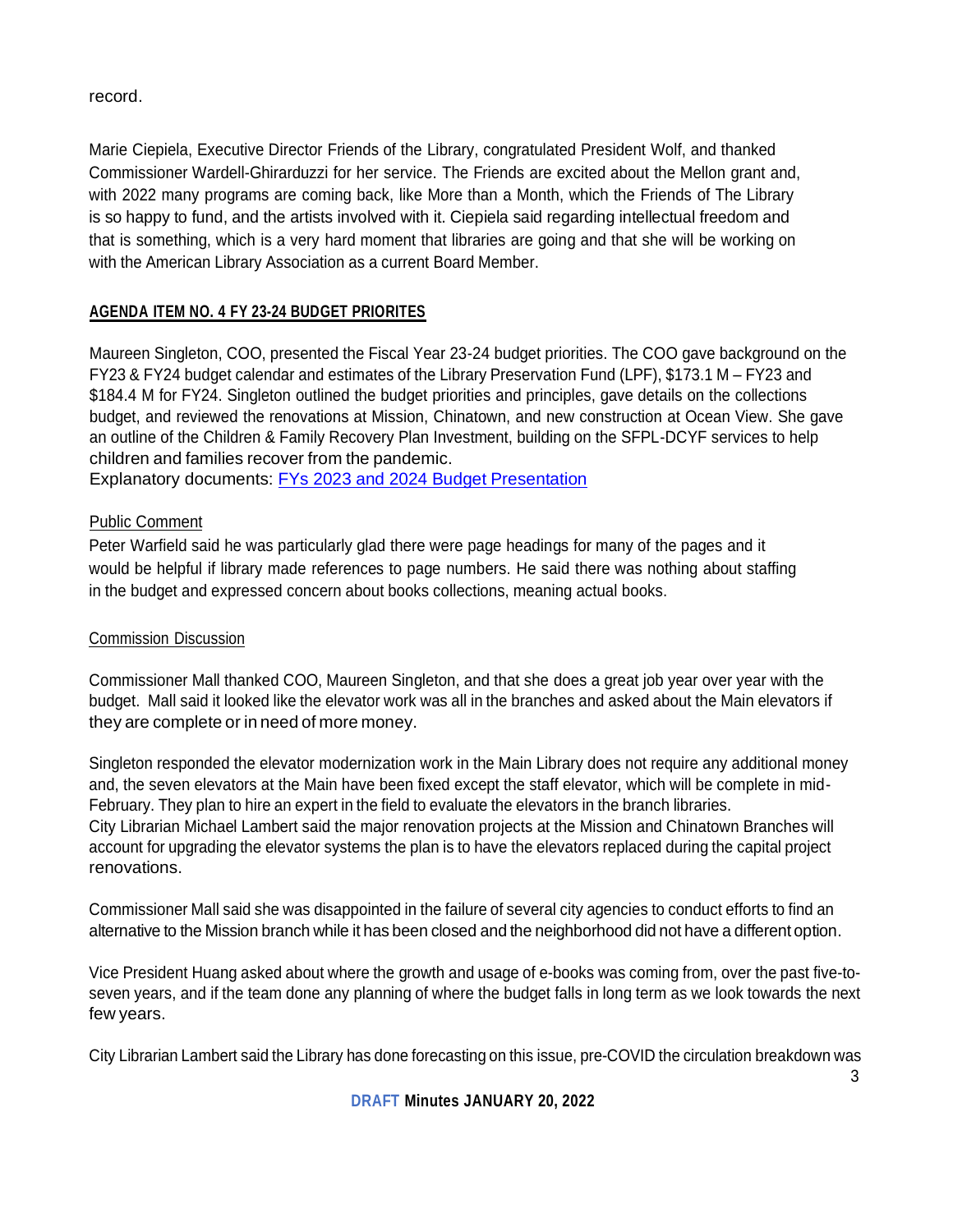approximately two-thirds physical, and one third digital collections. Digital has grown during pandemic and accelerated the growth of the digital collections which is now 50/50 digital and physical. The Library projects the demand for Digital will continue to grow. The City Librarian said we will put an Agenda item on a future Commission meeting for a report on the growth of e-collection versus physical collection.

Commissioner Bolander asked about CPI that the city gives regarding the budget increase.

COO Singleton responded the budget and Controllers Analysis Division looks at what assumption we should be making at the Department level, factoring in things like fringe benefits and labor cost assumptions and then they have recommendations for CPI changes we should do if we have changes to things, like fees.

Commissioner Bolander asked about shifting to the Cloud for services and if the Library sees that increasing or if it is the technology moving forward.

COO Singleton said part of the shift to the cloud is tied to reliability and recovery. She invited Chief of Information Technology, Michael Liang, to provide additional detail. Michael Liang replied the move to the cloud is for improving service, reliability, and recovery, such as ff the Main goes down the branches can still operate.

Commissioner Bolander thanked staff for the presentation and said he would like to see more of the general strategy on shifting to the Cloud moving forward.

Commissioner Lopez thanked Maureen Singleton for the budget presentation and for making it easy for everyone to follow. She asked why there was an increase in the Poet Laurate's budget from \$5000.

City Librarian Lambert responded that SFPL looked at compensation for Poet Laureate's in other places and recognized San Francisco was not commensurate with other programs and The Library raised the compensation to \$35,000 making San Francisco's Poet Laureates the highest-level municipal compensation program.

Commissioner Wardell Ghirarduzzi said the increase for the Poet Laureate compensation is one of the most notable ways we can recognize them in this budget and the right thing and just thing to do. Poet Laureate roles have a lot of invisible responsibilities and labor and artists, in times like these, they are the Truth Sayers. We are the model on how to treat artists and Poet Laureate.

President Wolf said she appreciate the expansion of the Racial Equity Action plan to address and provide resources. Wolf thanked Maureen for making the budget process so easy.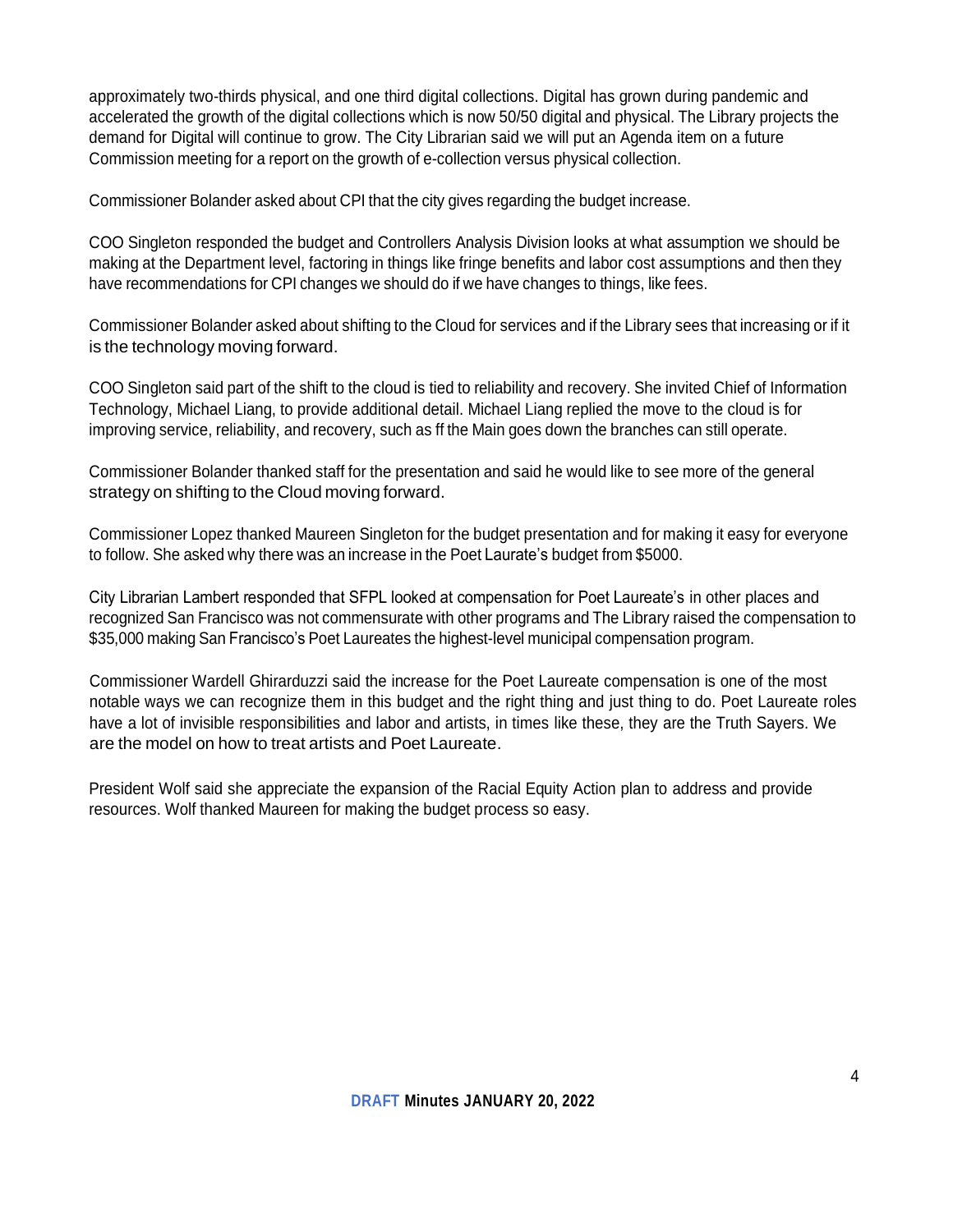## **AGENDA ITEM NO. 5 CITY LIBRARIANS REPORT**

Shawna Sherman, Program Manager, African American Center and Co-Chair of the Racial Equity Committee presented More Than a Month: Black History, Culture and Heritage. Sherman discussed the Library's partnership with Dr. Carolyn Ransom-Scott to offer her Black Excellence, Black Invention Bookmark series, which will be distributed at every SFPL branch beginning in February. Sherman reviewed the extensive programming and authors the Library is hosting for More Than a Month and thanked The Friends of SFPL for their support and funding.

Jeanie Austin and Rachel Kinnon, SFPL co-Principal Investigators Jail, and Reentry Services gave an overview of the Mellon Grant, which is for \$2,000,000 for two-year period, January 2022-December 2023. They reported the grant will expand the capacity at SFPL for information access for incarcerated people.

Cathy Delneo, Chief of Branches gave an update on Branch Library Reopening, saying seven-day service has been restored, including evening hours include to Anza, Bayview, Bernal Heights, Chinatown, Eureka Valley, Marina, Merced, Mission Bay, Ocean View, North Beach, Ortega, Park, Parkside, Potrero, Presidio, Richmond, Sunset, West Portal, and Western Addition. Delneo said the remaining branches should be open by Spring 2022.

Explanatory Document: [More Than a Month Presentation,](https://sfpl.org/sites/default/files/2022-01/5-1-more-than-a-month2022012022.pdf) [Mellon Foundation Grant Presentation;](https://sfpl.org/sites/default/files/2022-01/5-2-mellon-grant012022_0.pdf) and [SFPL Reopening Presentation](https://sfpl.org/sites/default/files/2022-01/5-3-sfpl-reopening012022.pdf)

#### Public Comment

Dr. Carolyn Ransom-Scott said she is a native of San Francisco and she was excited to be here to talk about the More Than a Month celebration, and the marvelous list of Black History Month events, which promote healing and wellbeing. Dr. Scott said she was the creator of the Black Excellence Black Inventors Bookmark series, which will be placed in SFPL Libraries. She said no other city or state is doing this and she is excited to usher in fairness and justice. She thanked President Wolf and Commissioner Ghirarduzzi for their service.

Peter Warfield said thank you for the report and all the positions. He said congratulations to President and Vice-President of the Commission. He said he was glad to hear about More Than A Month, Black History Culture programs and said he would like to hear more about Black History and Black Politics. He asked what the goals and expectations are for the Mellon grant.

## Commission Discussion

Commissioner Wardell Ghirarduzzi thanked Shawna and her team for a remarkable program. She recognized Jeanie Austin and the significant work her team is doing to create professional standards in providing Library Services to incarcerated people and opening contemporary Librarianship on issues that matter.

Commissioner Ono thanked all the presenters. She said their presentations demonstrate that San Francisco is a trend setter and setting standards across the nation. Commissioner Ono thanked Dr. Scott for her enthusiasm and great comments.

Commissioner Lopez said the report is very thorough and she likes the partnerships and collaboration,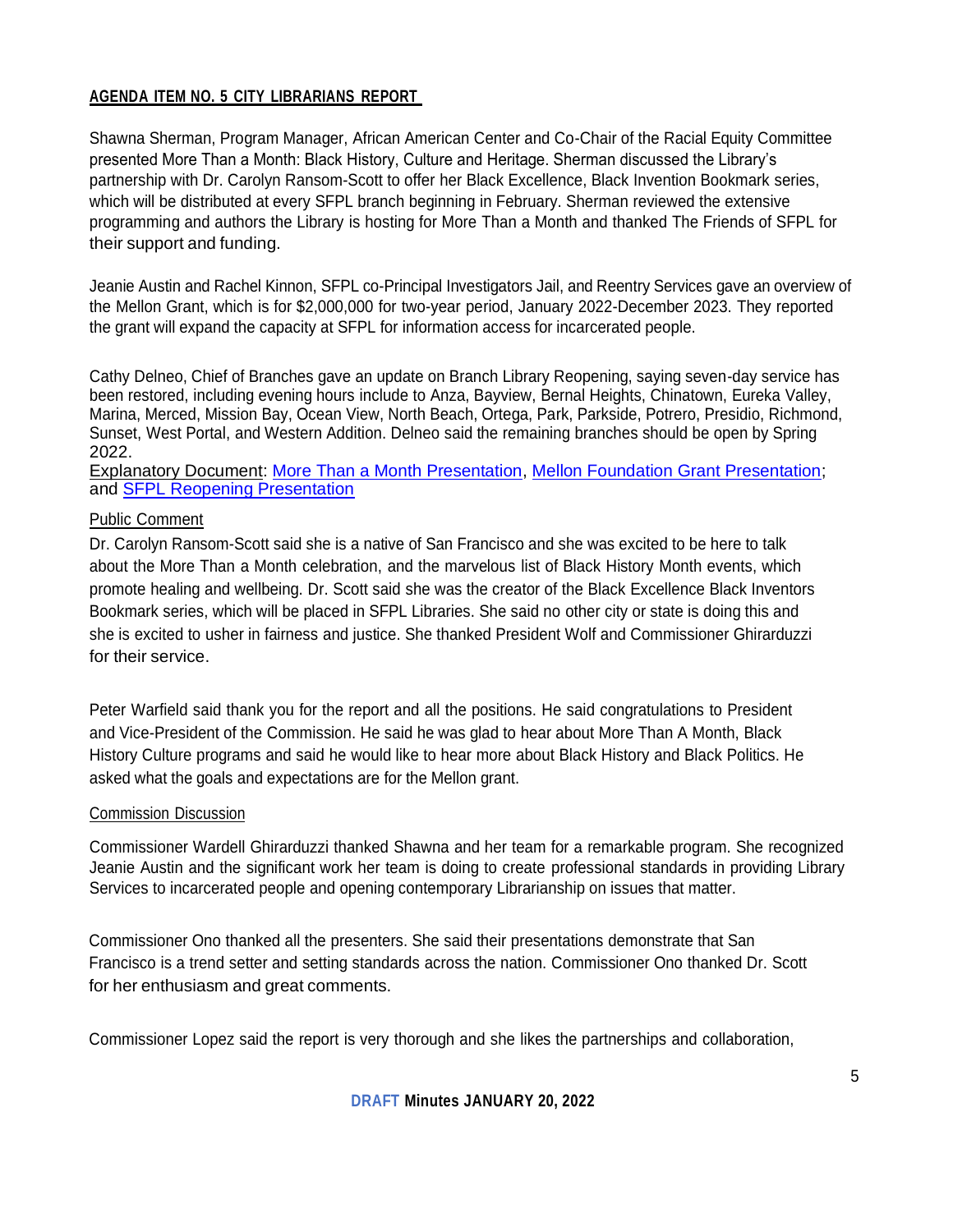which is important to the More Than a Month Programming, and this type of work cannot be done without these other organizations. She said the Mellon Grant work and the population being served, which is often marginalized and tremendously stigmatized, is breaking stereotypes of people who have been incarcerated.

President Wolf concluded the discussion thanking Chief Librarian Lambert for his extraordinary leadership and thanked Jeanie, Shawna and Cathy for their extraordinary work moving ahead. President Wolf said ideas can be cheap, but it is staff that makes the Library what it is, and these amazing projects are models for others around the country to follow.

## **AGENDA ITEM NO. 6 APPROVAL OF MINUTES – DECEMBER 16, 2021**

#### Public Comment

Peter Warfield commented on his comments from the December 16, 2021 Commission meeting and talked about his issues with Facebook.

**Motion:** By Commissioner **Wardell Ghirarduzzi** seconded by Commissioner **Lopez** to approve the [Minutes of](https://sfpl.org/library-commission/draft-minutes-december-16-2021)  [the DECEMBER 16, 2021 Commission Meeting.](https://sfpl.org/library-commission/draft-minutes-december-16-2021)

**Action:** AYES 7-0 (Wolf, Huang, Mall, Ono, Wardell-Ghirarduzzi, Lopez and Bolander)

## **AGENDA ITEM NO. 7 ADJOURNMENT OF THE JANUARY 20, 2022 COMMISSION MEETING**

#### Public Comment

Peter Warfield said the Commission should place an item on the Agenda about what the Commission would like to see on future Agendas. He said he says this often.

Dr. Carolyn Scott said she was amazed by the meeting, it was her first attending nit not her last, she plans to bring back classrooms, children, friends, and community to see what the Library is doing.

**Motion:** By Commissioner **Wardell Ghirarduzzi** seconded by Commissioner **ONO** to adjourn the Commission Meeting of **JANUARY 20, 2022.**

**Action:** AYES 7-0 (Wolf, Huang, Mall, Ono, Wardell-Ghirarduzzi, Lopez and Bolander)

The meeting adjourned at **7:11 PM**

Margot Shaub

Library Commission Affairs Analyst